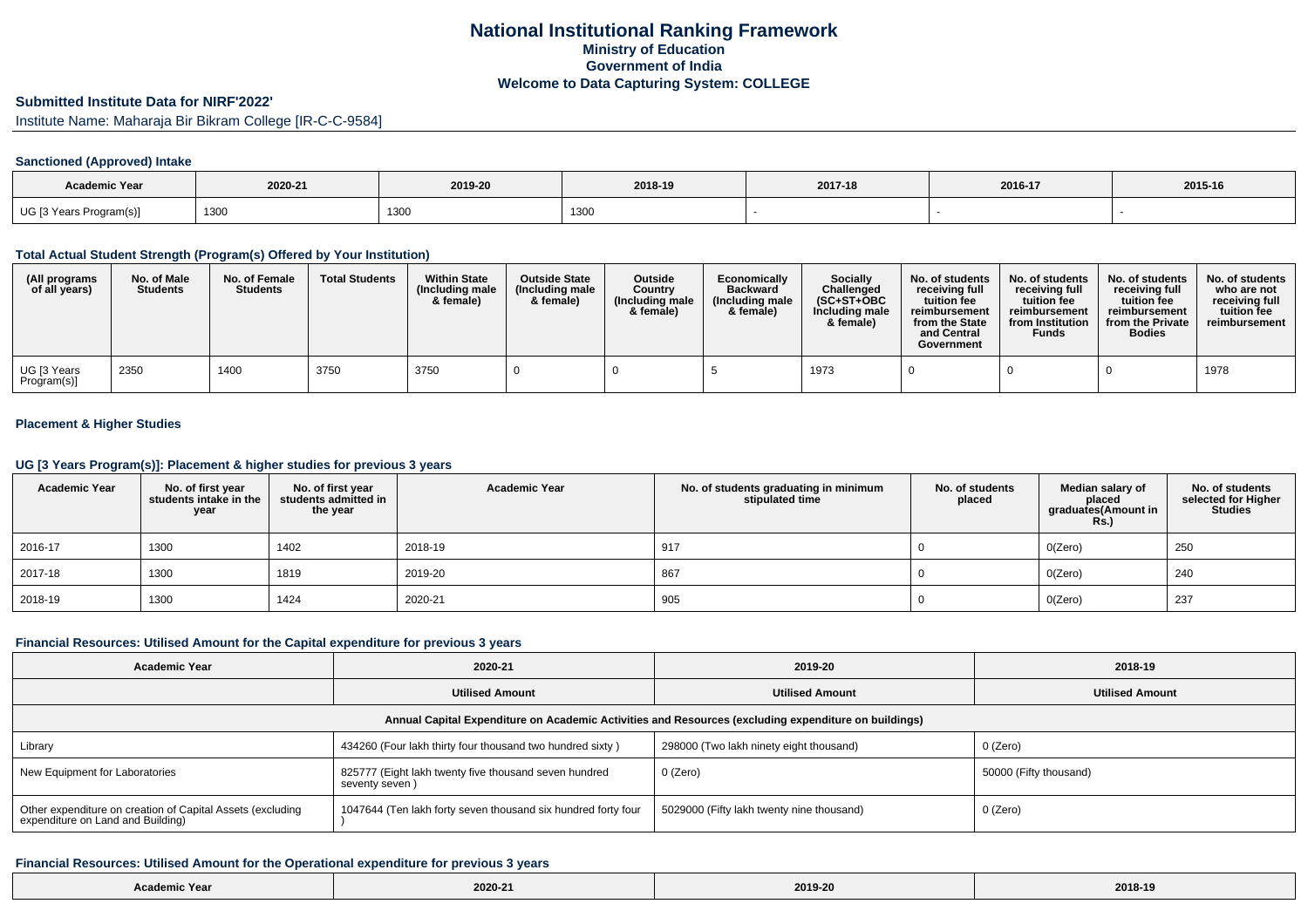|                                                                                                                                                                                                 | <b>Utilised Amount</b>                                                              | <b>Utilised Amount</b>                                                                      | <b>Utilised Amount</b>                                                            |
|-------------------------------------------------------------------------------------------------------------------------------------------------------------------------------------------------|-------------------------------------------------------------------------------------|---------------------------------------------------------------------------------------------|-----------------------------------------------------------------------------------|
|                                                                                                                                                                                                 |                                                                                     | <b>Annual Operational Expenditure</b>                                                       |                                                                                   |
| Salaries (Teaching and Non Teaching staff)                                                                                                                                                      | 109281714 (Ten crore ninety two lakh eighty one thousand<br>seven hundred fourteen) | 143588259 (Fourteen crore thirty five lakh eighty eight<br>thousand two hundred fifty nine) | 93230237 (Nine crore thirty two lakh thirty thousand two<br>hundred thirty seven) |
| Maintenance of Academic Infrastructure or consumables and<br>other running expenditures (excluding maintenance of hostels<br>and allied services, rent of the building, depreciation cost, etc) | 1054501 (Ten lakh fifty four thousand five hundred one)                             | 3082172 (Thirty lakh eighty two thousand one hundred seventy<br>two)                        | 2805000 (Twenty eight lakh five thousand)                                         |
| Seminars/Conferences/Workshops                                                                                                                                                                  | 17000 (Seventeen thousand)                                                          | 60000 (Sixty thousand)                                                                      | 79000 (Seventy nine thousand)                                                     |

### **PCS Facilities: Facilities of physically challenged students**

| 1. Do your institution buildings have Lifts/Ramps?                                                                                                         | Yes, more than 40% of the buildings |
|------------------------------------------------------------------------------------------------------------------------------------------------------------|-------------------------------------|
| 2. Do your institution have provision for walking aids, including wheelchairs and transportation from one building to another for<br>handicapped students? | No                                  |
| 3. Do your institution buildings have specially designed toilets for handicapped students?                                                                 | Not available                       |

# **Faculty Details**

| Srno           | <b>Name</b>                                          | Age | Designation                | Gender | Qualification              | Experience (In<br>Months) | <b>Currently working</b><br>with institution? | <b>Joining Date</b> | <b>Leaving Date</b>      | <b>Association type</b> |
|----------------|------------------------------------------------------|-----|----------------------------|--------|----------------------------|---------------------------|-----------------------------------------------|---------------------|--------------------------|-------------------------|
| $\mathbf{1}$   | DR ABHIJIT<br><b>SARKAR</b>                          | 47  | Associate Professor        | Male   | Ph.D                       | 231                       | Yes                                           | 08-03-2019          | ۰.                       | Regular                 |
| $\overline{2}$ | DR PRITIKANA<br>SAHA                                 | 57  | Associate Professor        | Female | Ph.D                       | 294                       | Yes                                           | 28-02-2014          | $\overline{\phantom{a}}$ | Regular                 |
| 3              | <b>SMT BASANA</b><br><b>TALUKDAR</b>                 | 59  | Associate Professor        | Female | M.A.(Political<br>Science) | 300                       | Yes                                           | 19-04-2013          | $\sim$                   | Regular                 |
| $\overline{4}$ | DR DEEPA GHOSH                                       | 49  | Associate Professor        | Female | Ph.D                       | 273                       | Yes                                           | 25-01-2016          | $\overline{\phantom{a}}$ | Regular                 |
| 5              | DR UMASANKAR<br><b>ROY</b>                           | 58  | Associate Professor        | Male   | Ph.D                       | 368                       | No                                            | 07-05-2008          | 31-08-2020               | Regular                 |
| 6              | DR DIPANKAR PAL                                      | 54  | Associate Professor        | Male   | Ph.D                       | 231                       | Yes                                           | 07-09-2011          | $\overline{\phantom{a}}$ | Regular                 |
| $\overline{7}$ | DR ASISH MITRA                                       | 57  | Associate Professor        | Male   | Ph.D                       | 277                       | Yes                                           | 14-05-2008          | $-$                      | Regular                 |
| 8              | DR SUDHAN<br><b>DEBNATH</b>                          | 49  | Associate Professor        | Male   | Ph.D                       | 235                       | No                                            | 31-07-2010          | 29-06-2021               | Regular                 |
| 9              | <b>DR ARPITA</b><br><b>ACHARYA</b>                   | 55  | Associate Professor        | Female | Ph.D                       | 274                       | Yes                                           | 24-10-1998          | ۰.                       | Regular                 |
| 10             | <b>DR BIMALA</b><br><b>KISHORE</b><br><b>ACHARYA</b> | 48  | Associate Professor        | Male   | Ph.D                       | 231                       | Yes                                           | 01-10-2013          | $\overline{\phantom{a}}$ | Regular                 |
| 11             | <b>SRI GOUTAM</b><br><b>BHATTACHARJEE</b>            | 50  | Associate Professor        | Male   | M.COM                      | 231                       | Yes                                           | 12-06-2019          | $\overline{\phantom{a}}$ | Regular                 |
| 12             | DR DHRUBA<br><b>CHARAN HOTA</b>                      | 48  | Associate Professor        | Male   | Ph.D                       | 211                       | No                                            | 02-06-2018          | 06-01-2022               | Regular                 |
| 13             | DR GOURAB ROY                                        | 43  | <b>Assistant Professor</b> | Male   | Ph.D                       | 126                       | Yes                                           | 08-03-2019          | $\mathbf{u}$             | Regular                 |
| 14             | <b>SMT GOURI KALAI</b>                               | 41  | <b>Assistant Professor</b> | Female | M.A.(Political<br>Science) | 191                       | Yes                                           | 15-04-2015          | ۰.                       | Regular                 |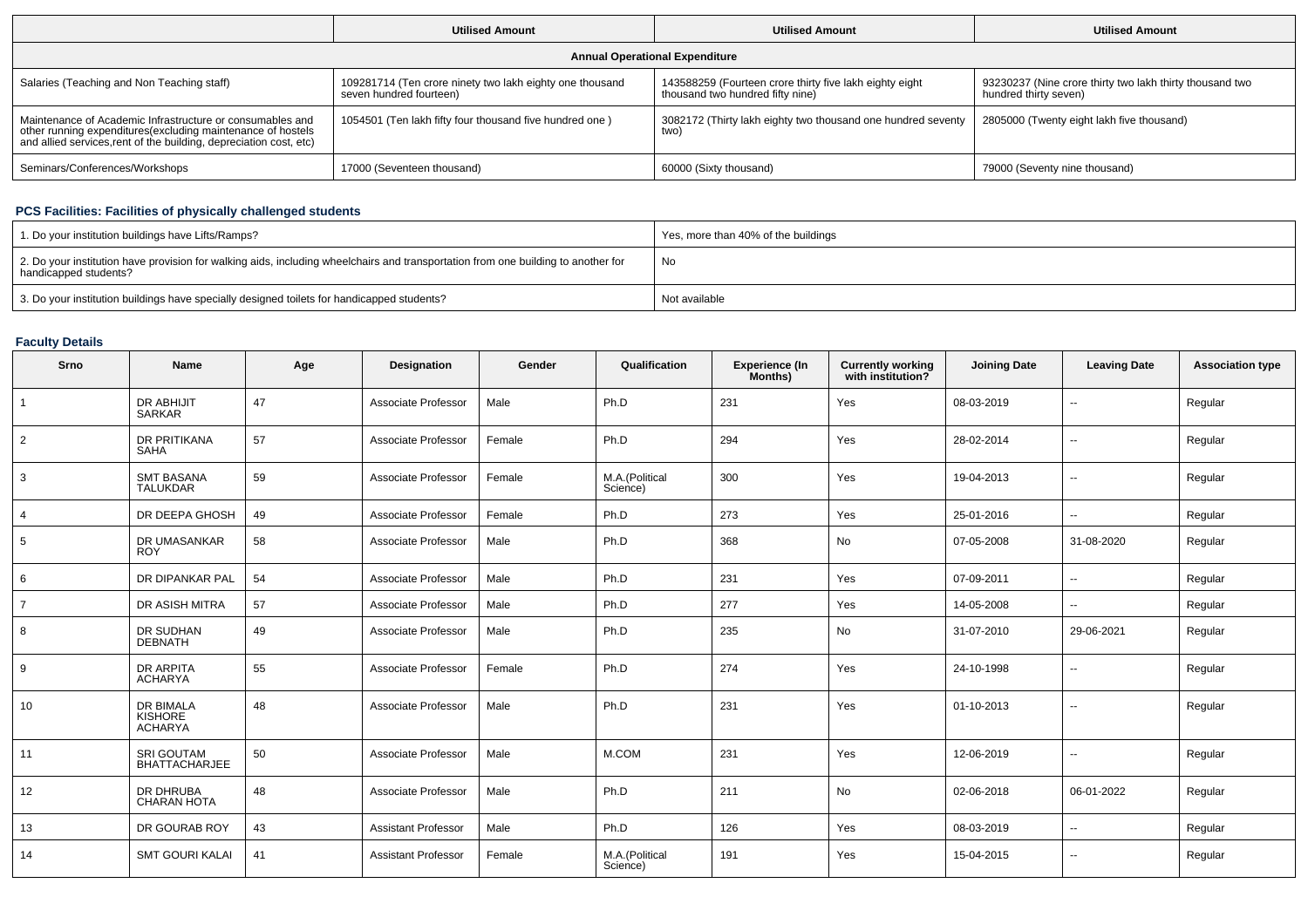| 15 | <b>SRI RATUL</b><br><b>CHAKRABORTY</b>           | 44 | <b>Assistant Professor</b> | Male   | M.Sc.            | 192 | Yes | 28-07-2005 | --                       | Regular |
|----|--------------------------------------------------|----|----------------------------|--------|------------------|-----|-----|------------|--------------------------|---------|
| 16 | DR BABURAM<br>SWAMI                              | 52 | <b>Assistant Professor</b> | Male   | Ph.D             | 159 | No  | 28-02-2014 | 26-02-2021               | Regular |
| 17 | <b>SRI BIKASH</b><br><b>DEBBARMA</b>             | 36 | <b>Assistant Professor</b> | Male   | MP.Ed.           | 90  | Yes | 11-03-2019 | --                       | Regular |
| 18 | DR SANDIP<br><b>CHAKRABORTY</b>                  | 42 | <b>Assistant Professor</b> | Male   | Ph.D             | 159 | Yes | 09-01-2018 | --                       | Regular |
| 19 | SRI SUBRATA<br><b>MAJUMDER</b>                   | 39 | <b>Assistant Professor</b> | Male   | M.Tech           | 159 | Yes | 08-03-2019 | --                       | Regular |
| 20 | DR SIPRA DATTA<br><b>GHOSH</b>                   | 50 | <b>Assistant Professor</b> | Female | Ph.D             | 160 | Yes | 06-06-2019 | --                       | Regular |
| 21 | DR APARNA DAS                                    | 37 | <b>Assistant Professor</b> | Female | Ph.D             | 89  | Yes | 08-03-2019 | --                       | Regular |
| 22 | <b>SMT TRACY</b><br>LALDUHAWMI<br><b>DARLONG</b> | 30 | <b>Assistant Professor</b> | Female | M.A.(Sociology)  | 90  | Yes | 08-09-2017 | --                       | Regular |
| 23 | <b>SMT SUMANA DAS</b>                            | 51 | Associate Professor        | Female | M.A.(History)    | 300 | Yes | 28-03-2014 | --                       | Regular |
| 24 | DR DEBJANI<br><b>BHATTACHARJYA</b>               | 55 | <b>Assistant Professor</b> | Female | Ph.D             | 164 | Yes | 19-05-2014 | --                       | Regular |
| 25 | DR SUDIP<br><b>GOSWAMI</b>                       | 46 | <b>Assistant Professor</b> | Male   | Ph.D             | 160 | Yes | 17-04-2015 | --                       | Regular |
| 26 | DR MADHUSUDAN<br><b>MURASINGH</b>                | 40 | <b>Assistant Professor</b> | Male   | Ph.D             | 84  | Yes | 08-03-2019 | --                       | Regular |
| 27 | DR PINAKI PAL                                    | 50 | Associate Professor        | Male   | Ph.D             | 295 | No  | 15-05-2008 | 26-02-2021               | Regular |
| 28 | <b>SMT BAISHALI</b><br><b>DEVI</b>               | 40 | <b>Assistant Professor</b> | Female | M. Phil          | 168 | Yes | 11-03-2019 |                          | Regular |
| 29 | <b>SMT NILIMA</b><br><b>BISWAS ROY</b>           | 45 | <b>Assistant Professor</b> | Female | M.Sc(Phy)        | 159 | Yes | 13-09-2017 | $\overline{\phantom{a}}$ | Regular |
| 30 | DR ASHISH<br><b>BHATTACHARJEE</b>                | 48 | <b>Assistant Professor</b> | Male   | Ph.D             | 159 | Yes | 13-06-2019 | --                       | Regular |
| 31 | SRI JAYANTA<br><b>SAHA</b>                       | 43 | <b>Assistant Professor</b> | Male   | MSc(Mathematics) | 159 | Yes | 08-03-2019 | $\overline{\phantom{a}}$ | Regular |
| 32 | DR SRABANIKA<br><b>BARDHAN</b>                   | 55 | <b>Assistant Professor</b> | Female | Ph.D             | 159 | Yes | 05-12-2017 | --                       | Regular |
| 33 | DR BARNALI DEY                                   | 47 | <b>Assistant Professor</b> | Female | Ph.D             | 159 | Yes | 08-03-2019 | $\overline{a}$           | Regular |
| 34 | DR SUDESHNA<br><b>CHAKRABARTI</b>                | 44 | <b>Assistant Professor</b> | Female | Ph.D             | 192 | Yes | 11-03-2019 | --                       | Regular |
| 35 | DR MADHUMITA<br><b>DEBNATH</b>                   | 53 | <b>Assistant Professor</b> | Female | Ph.D             | 192 | Yes | 11-06-2019 | Ξ.                       | Regular |
| 36 | SRI PRADIP<br>RANJAN PARIA                       | 59 | Associate Professor        | Male   | M.COM            | 211 | No  | 01-11-2017 | 31-01-2022               | Regular |
| 37 | DR BANKIM<br>DEBBARMA                            | 43 | <b>Assistant Professor</b> | Male   | Ph.D             | 104 | Yes | 22-10-2019 | Ξ.                       | Regular |
| 38 | SRI NANIGOPAL<br>NANDI                           | 55 | Other                      | Male   | M.A.(Economics)  | 144 | Yes | 30-08-2017 | н.                       | Regular |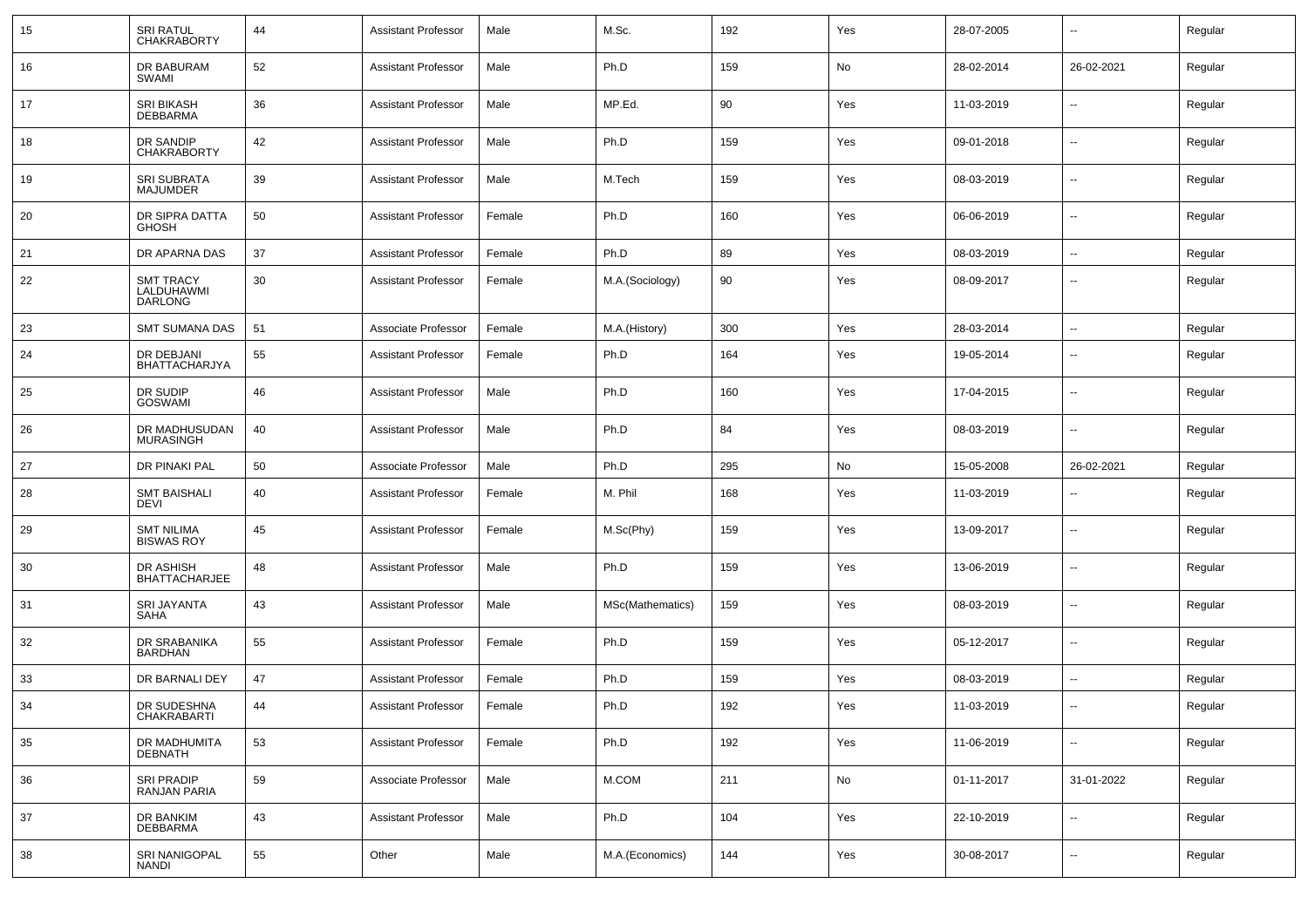| 39 | <b>SRI PARES</b><br><b>DEBNATH</b>                     | 53 | Other                      | Male   | M.A.(History) | 144 | Yes | 06-03-2019 | $\overline{\phantom{a}}$ | Regular             |
|----|--------------------------------------------------------|----|----------------------------|--------|---------------|-----|-----|------------|--------------------------|---------------------|
| 40 | <b>SMT SHIPRA</b><br><b>MALLIK DAS</b>                 | 41 | Other                      | Female | M.A           | 144 | Yes | 01-07-2010 | $\sim$                   | Regular             |
| 41 | <b>SMT</b><br>LALMALSAWMI<br>SAILO                     | 39 | <b>Assistant Professor</b> | Female | M.A           | 159 | Yes | 21-04-2008 | $\overline{\phantom{a}}$ | Regular             |
| 42 | <b>SMT SIULI NATH</b>                                  | 53 | Other                      | Female | M.A           | 144 | Yes | 01-07-2010 | $\ddot{\phantom{a}}$     | Regular             |
| 43 | <b>SMT SIULI DAS</b>                                   | 51 | Other                      | Female | M.A           | 144 | Yes | 01-07-2010 | $\sim$                   | Regular             |
| 44 | <b>SMT SOMA</b><br>BANDYOPADHYAY                       | 52 | Other                      | Female | M.A           | 144 | Yes | 03-01-2017 | $\overline{\phantom{a}}$ | Regular             |
| 45 | <b>SMT JAYA PAL</b>                                    | 55 | Other                      | Female | M. Phil       | 144 | Yes | 01-07-2010 | --                       | Regular             |
| 46 | <b>SMT ANITA DEB</b><br>SARKAR                         | 57 | Other                      | Female | M.A           | 144 | No  | 01-07-2010 | 26-02-2021               | Regular             |
| 47 | DR ANINDITA ROY<br><b>BHATTACHARJEE</b>                | 48 | Other                      | Female | Ph.D          | 144 | Yes | 01-07-2010 | --                       | Regular             |
| 48 | DR SHANTA<br><b>BHOWMIK</b>                            | 49 | Other                      | Female | Ph.D          | 144 | Yes | 01-07-2010 | $\sim$                   | Regular             |
| 49 | <b>SMT GAYATRI</b><br><b>CHAUDHURI</b>                 | 51 | Other                      | Female | M.A           | 144 | Yes | 01-07-2010 | $\sim$                   | Regular             |
| 50 | <b>SRI PARTHA</b><br><b>SARATHI</b><br><b>ACHARJEE</b> | 58 | Other                      | Male   | M.A           | 144 | Yes | 11-03-2019 | $\sim$                   | Regular             |
| 51 | DR JAYEETA<br><b>BHATTACHARYA</b>                      | 49 | Other                      | Female | Ph.D          | 144 | Yes | 01-07-2010 | --                       | Regular             |
| 52 | DR GOUTAM<br><b>GHOSHAL</b>                            | 43 | <b>Assistant Professor</b> | Male   | Ph.D          | 132 | Yes | 11-06-2019 | --                       | Regular             |
| 53 | <b>SMT SAMPA</b><br><b>MAJUMDER</b><br>SARKAR          | 38 | Other                      | Female | M.A           | 144 | Yes | 01-07-2010 | --                       | Regular             |
| 54 | <b>TANDRA</b><br><b>DASGUPTA</b>                       | 56 | Other                      | Female | M. Phil       | 144 | No  | 01-07-2010 | 10-11-2021               | Regular             |
| 55 | <b>SRI MALAY PAL</b>                                   | 58 | Other                      | Male   | M.COM         | 144 | Yes | 01-07-2010 | $\sim$                   | Regular             |
| 56 | DR SANCHITA<br><b>BHATTACHARYA</b>                     | 47 | Other                      | Female | Ph.D          | 144 | Yes | 01-07-2010 | --                       | Regular             |
| 57 | <b>SMT DINA</b><br>RANGKHAL                            | 40 | <b>Assistant Professor</b> | Female | M.A           | 114 | Yes | 21-11-2012 | --                       | Regular             |
| 58 | DR MARY JAMATIA                                        | 41 | Other                      | Female | Ph.D          | 180 | Yes | 01-07-2010 | $\overline{\phantom{a}}$ | Regular             |
| 59 | SMT LIPIKA DE                                          | 56 | Other                      | Female | M.A           | 144 | Yes | 01-07-2010 | $\overline{\phantom{a}}$ | Regular             |
| 60 | DR GOUTAM SAHA                                         | 46 | <b>Assistant Professor</b> | Male   | Ph.D          | 159 | Yes | 29-05-2013 | $\overline{\phantom{a}}$ | Regular             |
| 61 | DR SAYAN SAHA                                          | 34 | Other                      | Male   | Ph.D          | 24  | Yes | 27-08-2019 | $\overline{\phantom{a}}$ | Adhoc / Contractual |
| 62 | <b>SMT RATNA</b><br><b>BISWAS</b>                      | 49 | Other                      | Female | M.A           | 154 | Yes | 01-07-2010 | $\overline{\phantom{a}}$ | Regular             |
| 63 | SMT MARIA<br>DEBBARMA                                  | 34 | <b>Assistant Professor</b> | Female | M.Sc.         | 90  | Yes | 16-08-2014 | $\sim$                   | Regular             |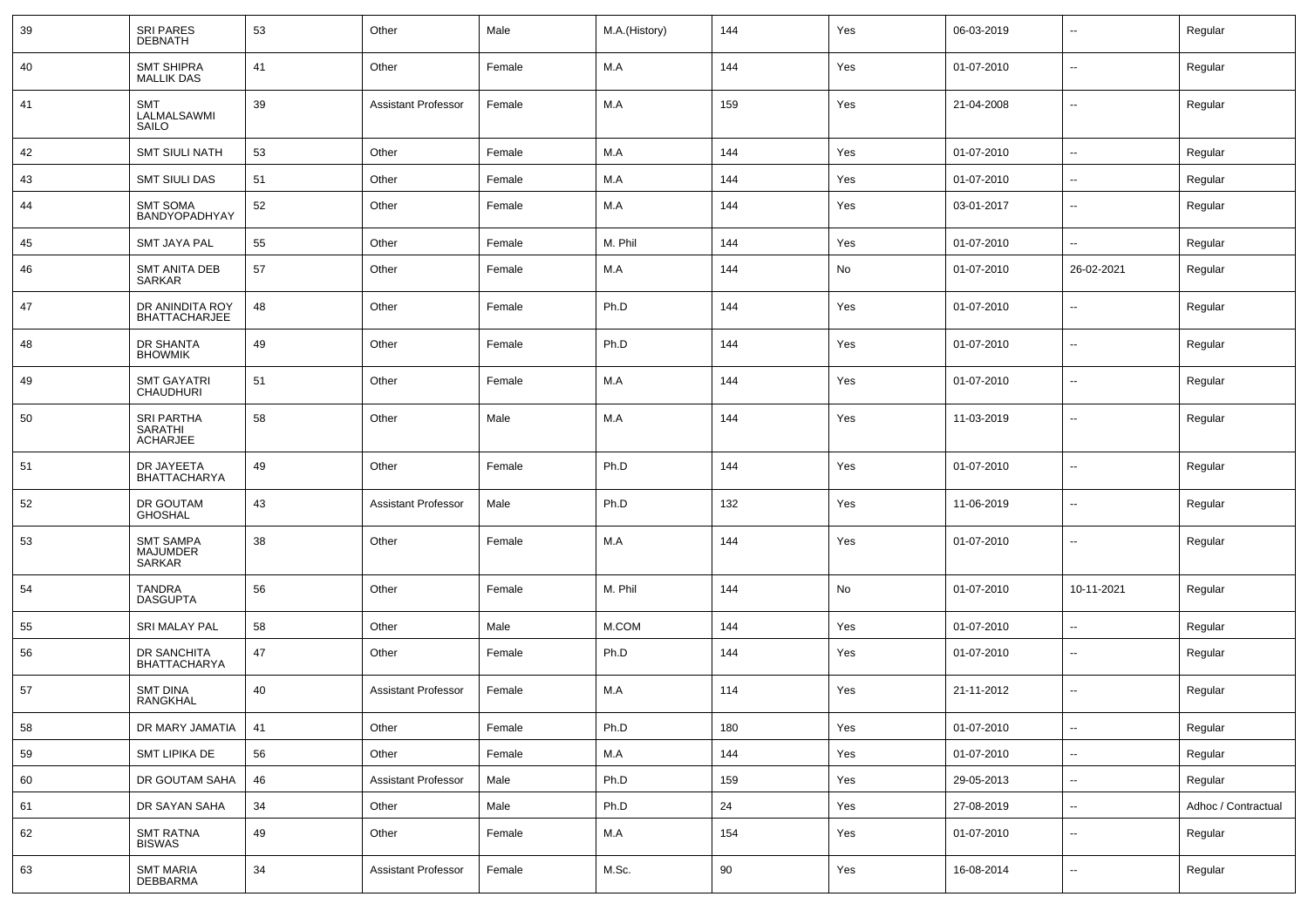| 64 | DR AYANTIKA PAL                            | 38 | Other                                               | Female | Ph.D                       | 32  | Yes | 27-08-2019 | $\sim$                   | Adhoc / Contractual |
|----|--------------------------------------------|----|-----------------------------------------------------|--------|----------------------------|-----|-----|------------|--------------------------|---------------------|
| 65 | SRI MANISH SINHA                           | 28 | Other                                               | Male   | M.Sc.                      | 14  | Yes | 01-08-2017 | $\overline{\phantom{a}}$ | Adhoc / Contractual |
| 66 | <b>SMT BANANI</b><br><b>DEBNATH</b>        | 27 | Other                                               | Female | M.Sc.                      | 32  | Yes | 01-09-2019 | $\sim$                   | Adhoc / Contractual |
| 67 | <b>SMT MOUSUMI</b><br><b>NATH BHOWMIK</b>  | 28 | Other                                               | Female | M.A                        | 24  | Yes | 28-08-2019 | $\sim$                   | Adhoc / Contractual |
| 68 | SRI SAJIB DAS                              | 27 | Other                                               | Male   | M.Sc.                      | 24  | Yes | 12-06-2020 | $\overline{\phantom{a}}$ | Adhoc / Contractual |
| 69 | <b>SMT BARNA RANI</b><br><b>JAMATIA</b>    | 38 | Other                                               | Female | M.A                        | 108 | Yes | 12-07-2020 | $\overline{\phantom{a}}$ | Adhoc / Contractual |
| 70 | SRI<br><b>JHULANESWAR</b><br><b>BAIDYA</b> | 31 | Other                                               | Male   | M.Sc.                      | 98  | Yes | 12-07-2020 | $\sim$                   | Adhoc / Contractual |
| 71 | <b>SRI PRADIP</b><br><b>RUDRA PAUL</b>     | 37 | Other                                               | Male   | M.A.(Political<br>Science) | 38  | Yes | 12-07-2020 | $\sim$                   | Adhoc / Contractual |
| 72 | <b>SRI BIKASH</b><br><b>DEBBARMA</b>       | 26 | Other                                               | Male   | M.A                        | 24  | Yes | 30-11-2020 | $\sim$                   | Adhoc / Contractual |
| 73 | <b>SRI BINAY</b><br><b>JAMATIA</b>         | 33 | Other                                               | Male   | M.Ed                       | 36  | Yes | 30-11-2020 | $\sim$                   | Adhoc / Contractual |
| 74 | <b>SMT ANNAMALA</b><br><b>DEBBARMA</b>     | 26 | Other                                               | Female | M.A                        | 24  | Yes | 30-11-2020 | $\sim$                   | Adhoc / Contractual |
| 75 | SRI NABARUN<br>SARKAR                      | 29 | Other                                               | Male   | M.Sc.                      | 60  | Yes | 09-12-2020 | $\sim$                   | Adhoc / Contractual |
| 76 | <b>SMT ADITI</b><br><b>KARMAKAR</b>        | 30 | Other                                               | Female | M.Sc.                      | 24  | Yes | 12-11-2020 | $\sim$                   | Adhoc / Contractual |
| 77 | <b>SMT PUSHPITA</b><br><b>DEB</b>          | 26 | Other                                               | Female | M.Sc.                      | 19  | Yes | 12-01-2020 | $\sim$                   | Adhoc / Contractual |
| 78 | SRI BECON<br><b>DEBBARMA</b>               | 31 | Other                                               | Male   | M.A                        | 19  | Yes | 12-01-2020 | $\sim$                   | Adhoc / Contractual |
| 79 | DR PRADIP<br><b>DEBNATH</b>                | 42 | <b>Assistant Professor</b>                          | Male   | Ph.D                       | 159 | Yes | 03-11-2019 | $\sim$                   | Regular             |
| 80 | <b>SMT SMITA DAS</b>                       | 37 | <b>Assistant Professor</b>                          | Female | M.Tech                     | 127 | Yes | 29-02-2020 | $\sim$                   | Regular             |
| 81 | <b>SRI PANKAJ</b><br>DEBBARMA              | 34 | <b>Assistant Professor</b>                          | Male   | M.A                        | 126 | Yes | 25-01-2011 | $\overline{\phantom{a}}$ | Regular             |
| 82 | <b>SMT MONIKA</b><br><b>DEBBARMA</b>       | 38 | <b>Assistant Professor</b>                          | Female | M.A                        | 132 | Yes | 06-01-2018 | $\overline{\phantom{a}}$ | Regular             |
| 83 | DR DIPANNITA<br>CHAKRABORTY                | 59 | Dean / Principal /<br>Director / Vice<br>Chancellor | Female | Ph.D                       | 408 | Yes | 29-02-2020 | $\overline{\phantom{a}}$ | Regular             |
| 84 | DR JOY KUMAR<br><b>DAS</b>                 | 34 | <b>Assistant Professor</b>                          | Male   | Ph.D                       | 105 | Yes | 01-03-2021 | $\sim$                   | Regular             |
| 85 | DR IVY<br><b>CHAUDHURY</b>                 | 52 | Associate Professor                                 | Female | Ph.D                       | 274 | Yes | 26-02-2021 | $\sim$                   | Regular             |
| 86 | DR SUROJIT<br>SENGUPTA                     | 43 | <b>Assistant Professor</b>                          | Male   | Ph.D                       | 160 | Yes | 21-04-2008 | $\sim$                   | Regular             |
| 87 | DR SAIKAT DAS<br>SHARMA                    | 44 | <b>Assistant Professor</b>                          | Male   | Ph.D                       | 127 | Yes | 01-03-2021 | $\ddotsc$                | Regular             |